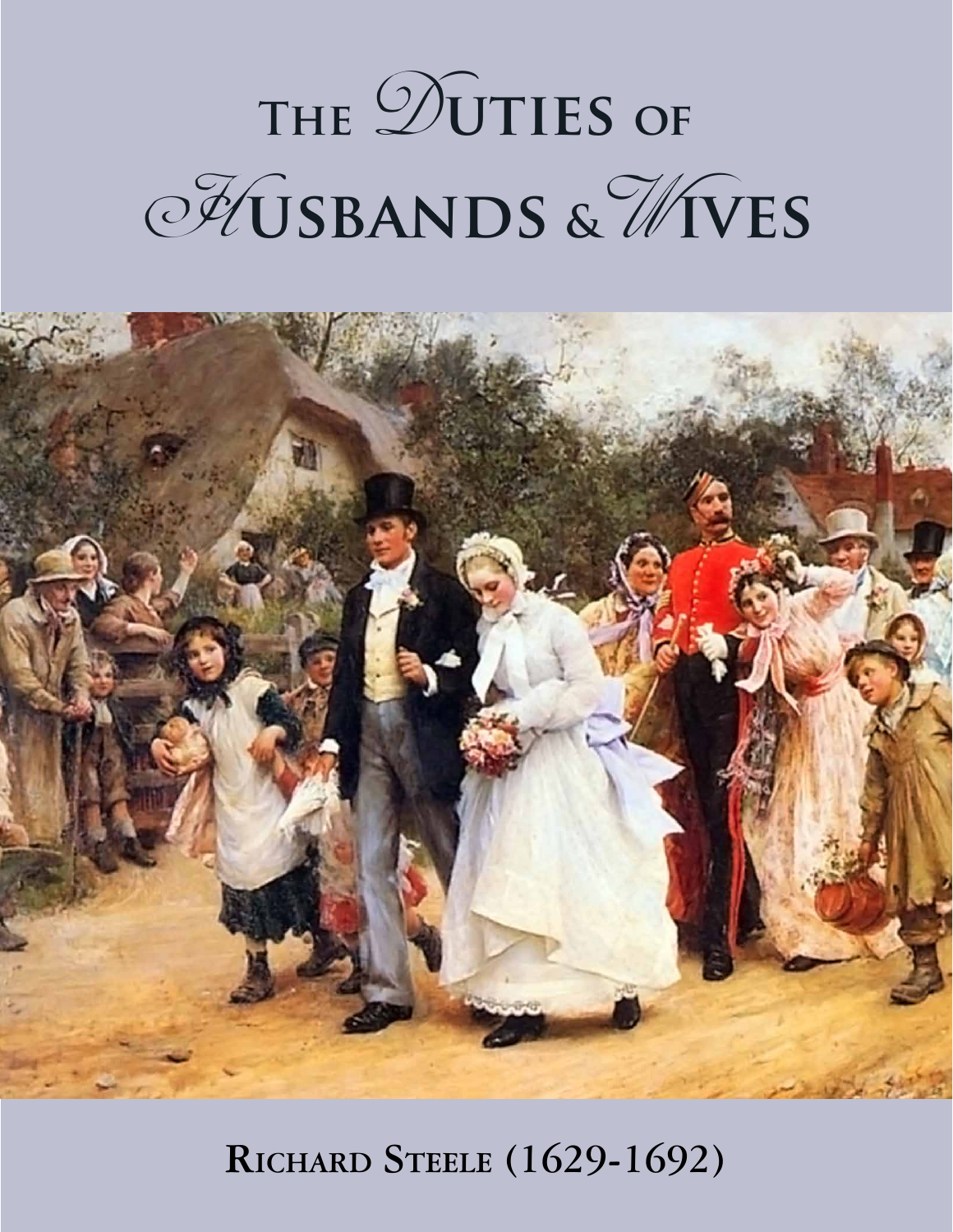# THE DUTIES OF HUSBANDS AND WIVES

# **Contents**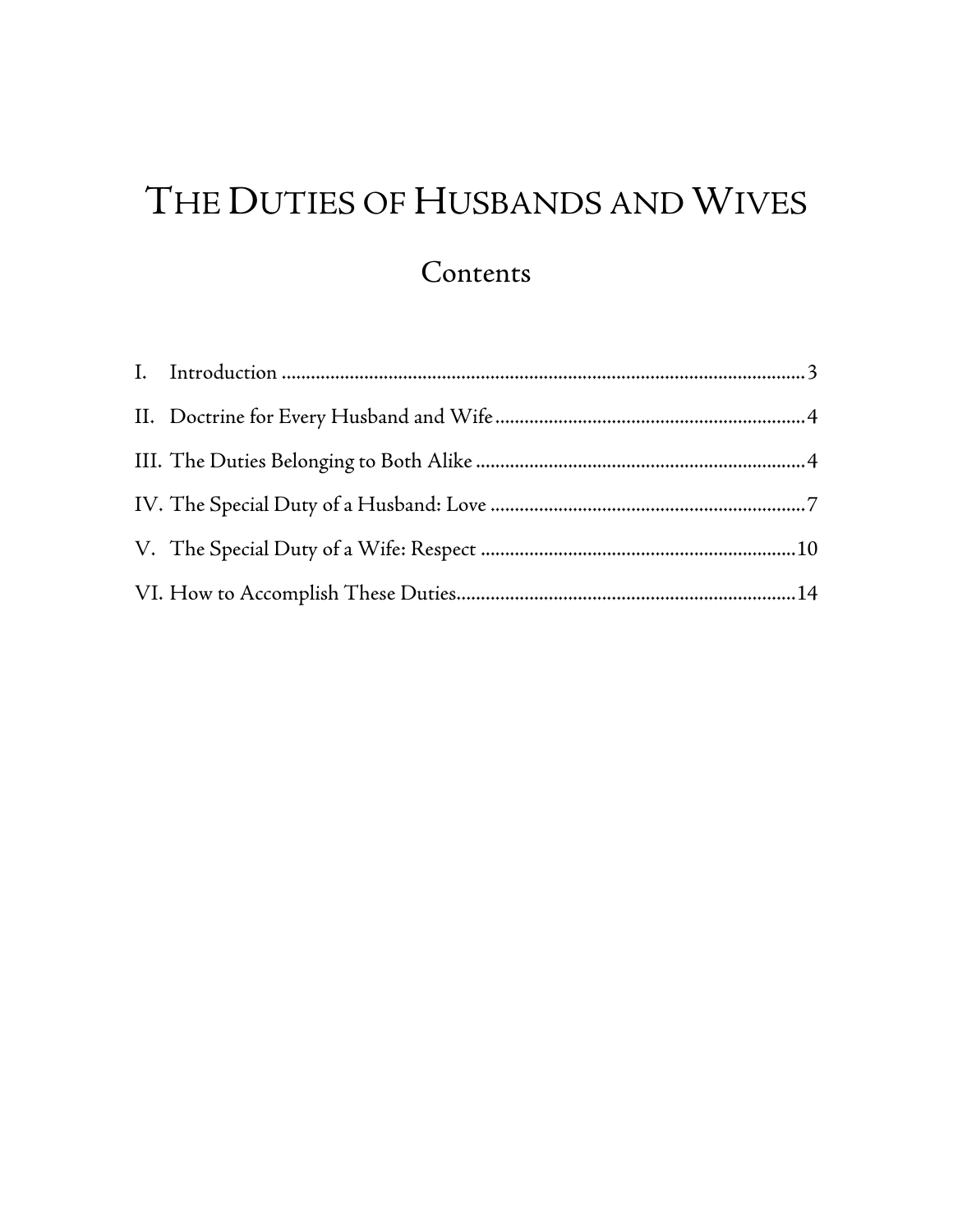*The Duties of Husbands and Wives* is a modern abridgment and paraphrase of Richard Steele's material by D. Scott Meadows.

D. Scott Meadows is the pastor of *Calvary Baptist Church,* a Reformed Baptist Congregation in Exeter, New Hampshire.

> Calvary Baptist Church 12 Little River Rd. Exeter, NH 03833 (603) 772-3760

© Copyright 1999 Chapel Library: annotations. Printed in the USA. All Scripture quotations are from the King James Version. Chapel Library does not necessarily agree with all the doctrinal positions of the authors it publishes. Permission is expressly granted to reproduce this material by any means, provided

1) you do not charge beyond a nominal sum for cost of duplication

2) this copyright notice and all the text on this page are included.

Chapel Library sends Christ-centered materials from prior centuries worldwide without charge, relying entirely upon God's faithfulness. We therefore do not solicit donations, but we gratefully receive support from those who freely desire to give.

Worldwide, please download material without charge from our website, or contact the international distributor as listed there for your country.

In North America, for additional copies of this booklet or other Christ-centered materials, please contact

#### **CHAPEL LIBRARY** 2603 West Wright Street Pensacola, Florida 32505 USA

*Phone: (850) 438-6666 • Fax: (850) 438-0227 [chapel@mountzion.org](mailto:chapel@mountzion.org) • [www.chapellibrary.org](http://www.mountzion.org/)*

Please see also Free Grace Broadcaster 200, *Marriage*, available from Chapel Library. The FGB is a quarterly digest of six to ten messages from prior centuries, all on one theme, with a different theme each issue. Request a subscription

– worldwide, eBook sent via email: *[www.ChapelLibrary.org/broadcaster/fgb-subscriptions/](http://www.chapellibrary.org/broadcaster/fgb-subscriptions/)*

– in North America, printed copy sent via mail: write Chapel Library

– in a country with an international distributor, printed copy sent via mail; write to them directly: *[www.ChapelLibrary.org/broadcaster/fgb-distributors/](http://www.chapellibrary.org/broadcaster/fgb-distributors/)*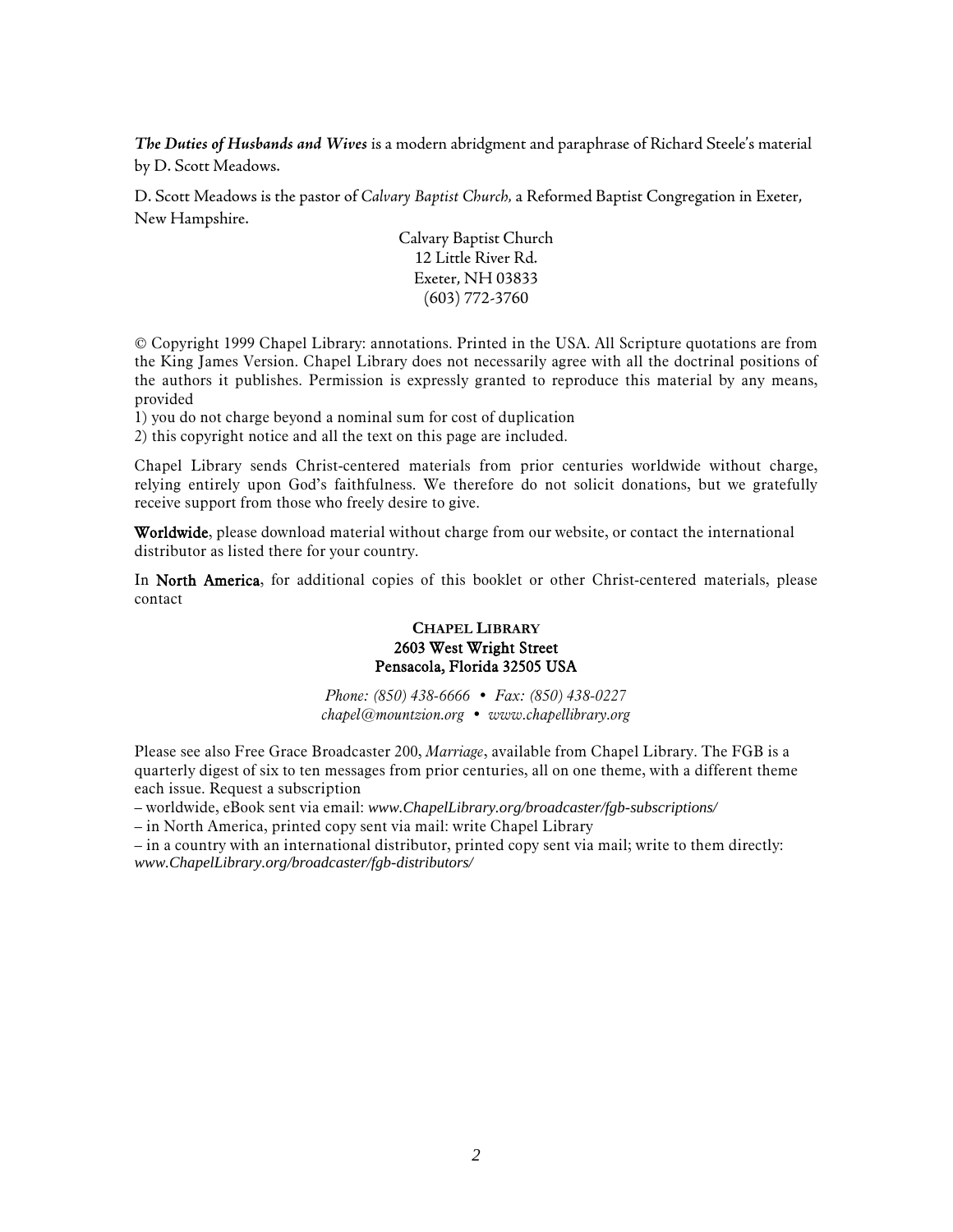# THE DUTIES OF HUSBANDS AND WIVES

*"Nevertheless let every one of you in particular so love his wife even as himself; and the wife see that she reverence her husband."*

—Ephesians 5:33

# <span id="page-3-0"></span>I. Introduction

Marriage is the foundation of all society, and so this topic is very important. Explaining marital duties to you is much easier than persuading you to do them. Conform your will to Scripture, not vice versa. Take Ephesians 5:33 to heart.

#### 1. The Connection

"Nevertheless" is a transition from the spiritual reality of Christ's relationship to the church. It either means that in spite of the unattainable ideal, strive to attain it, or because of the noble example, imitate it, in your relationship with your spouse.

#### 2. The Direction

#### *A. The universal obligation of it*

"Let every one of you," no matter how good you are or how bad your spouse. All husbands are entitled to their wives' respect, whether they are wise or foolish, intelligent or slow, skillful or clumsy. All wives are entitled to their husbands' love, whether beautiful or ugly, rich or poor, submissive or rebellious.

#### *B. The particular application of it*

"In particular," each and every husband and wife should apply this to their own particular case.

#### 3. Summary of Duties

#### *A. Every husband's duty to love his wife.*

This is not the only duty but it includes all others. He should love her as himself. This is both how (the Golden Rule) and why he is to love her (because they are both really one, loving her will result in blessings to him).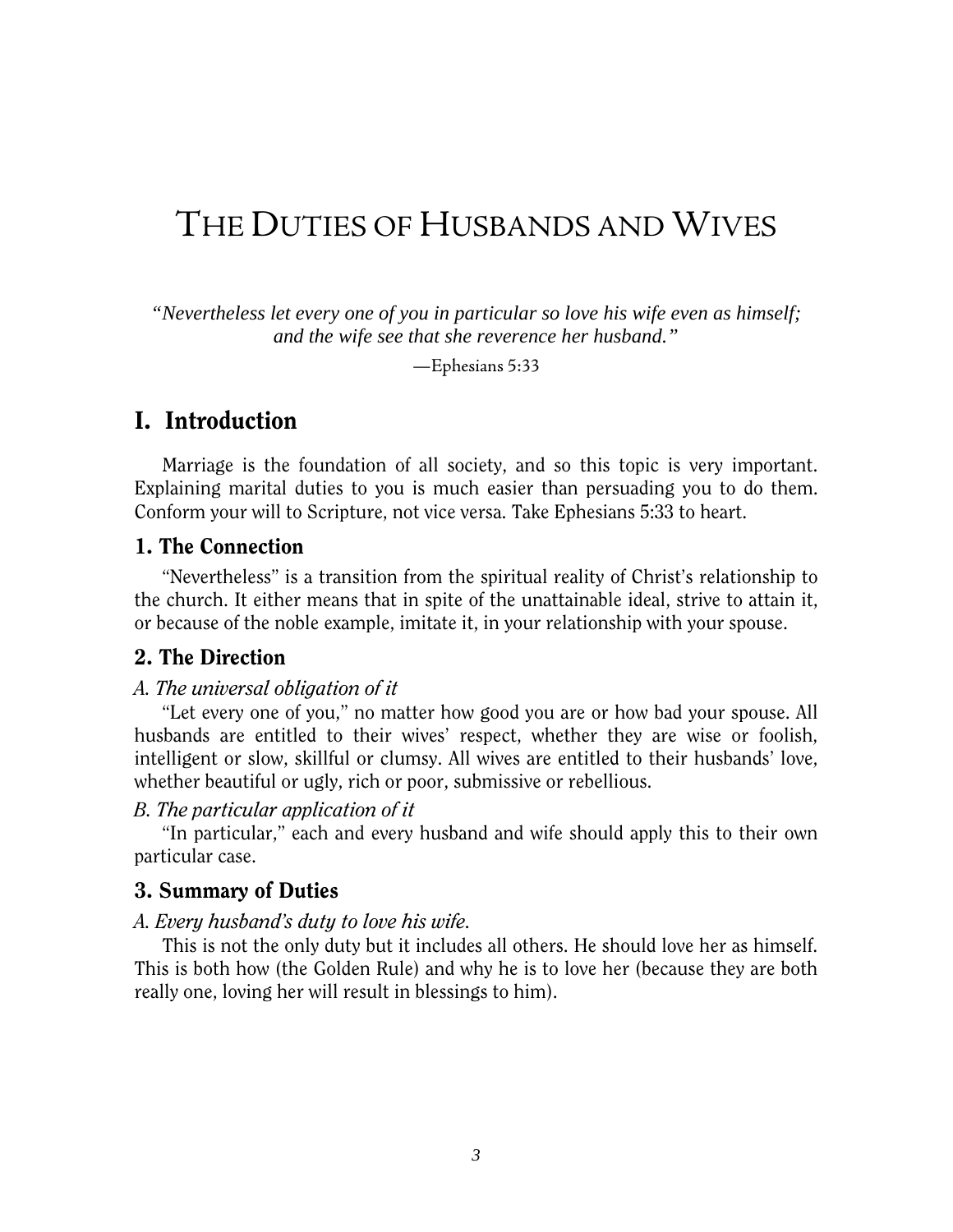#### *B. Every wife's duty*

To fear (Greek) or reverence (KJV) or respect (NKJV) her husband, both for his person and his position. This necessarily includes love, because if she loves him, she will try to please him, and avoid offending him.

# <span id="page-4-0"></span>II. Doctrine for Every Husband and Wife

Remember this is your Creator's counsel, clearly articulated in both the Old and New Testaments, and by both Paul the apostle to Gentiles (Eph 5:23 ff.; Col 3:18 ff.) and Peter the apostle to Jews (1Pe 3:1 ff.). These two duties (husband-love, wiferespect) are not exhaustive, but are mentioned particularly either because they are the most common failures of each or because they include all other duties. Another explanation is that respect is what husbands need most, and love, what wives need most, from their spouses (Doug Wilson). God counsels not only that we may have eternal life, but comfort here and now. A godly marriage is a bit of heaven on earth. Reviewing these duties should humble us for our past failures, and challenge us to future improvement.

# <span id="page-4-1"></span>III. The Duties Belonging to Both Alike

#### 1. Living with Each Other

He must "leave his father and his mother, and shall cleave unto his wife" (Gen 2:24), and she must "forget also thine own people, and thy father's house" (Psa 45:10). He must "dwell with them" (1Pe 3:7), and she must not "depart from her husband," even if he is an unbeliever (1Co 7:10). The other duties of marriage require living together, as regular sexual relations, which they both owe each other (1Co 7:3-5). The OT prohibits husbands from going to war during their first year of marriage (Deu 24:5). This shows the importance of living together.

#### 2. Loving Each Other

This is both the husband's (Col 3:19) and the wife's duty (Tit 2:4). Love is the great reason and comfort of marriage. This love is not merely romance, but genuine and constant affection and care for each other "with a pure heart fervently" (1Pe 1:22). Marital love cannot be based on beauty or wealth, for these are passing, and not even on piety, for that may decay. It must be based upon God's command which never changes. The marriage vow obliges "for better or for worse," and married persons ought to consider their own spouses the best in the world for them. Marital love must be durable, lasting even after death has severed the bond (Pro 31:12). This true-hearted love brings true content and comfort in its train. It guards against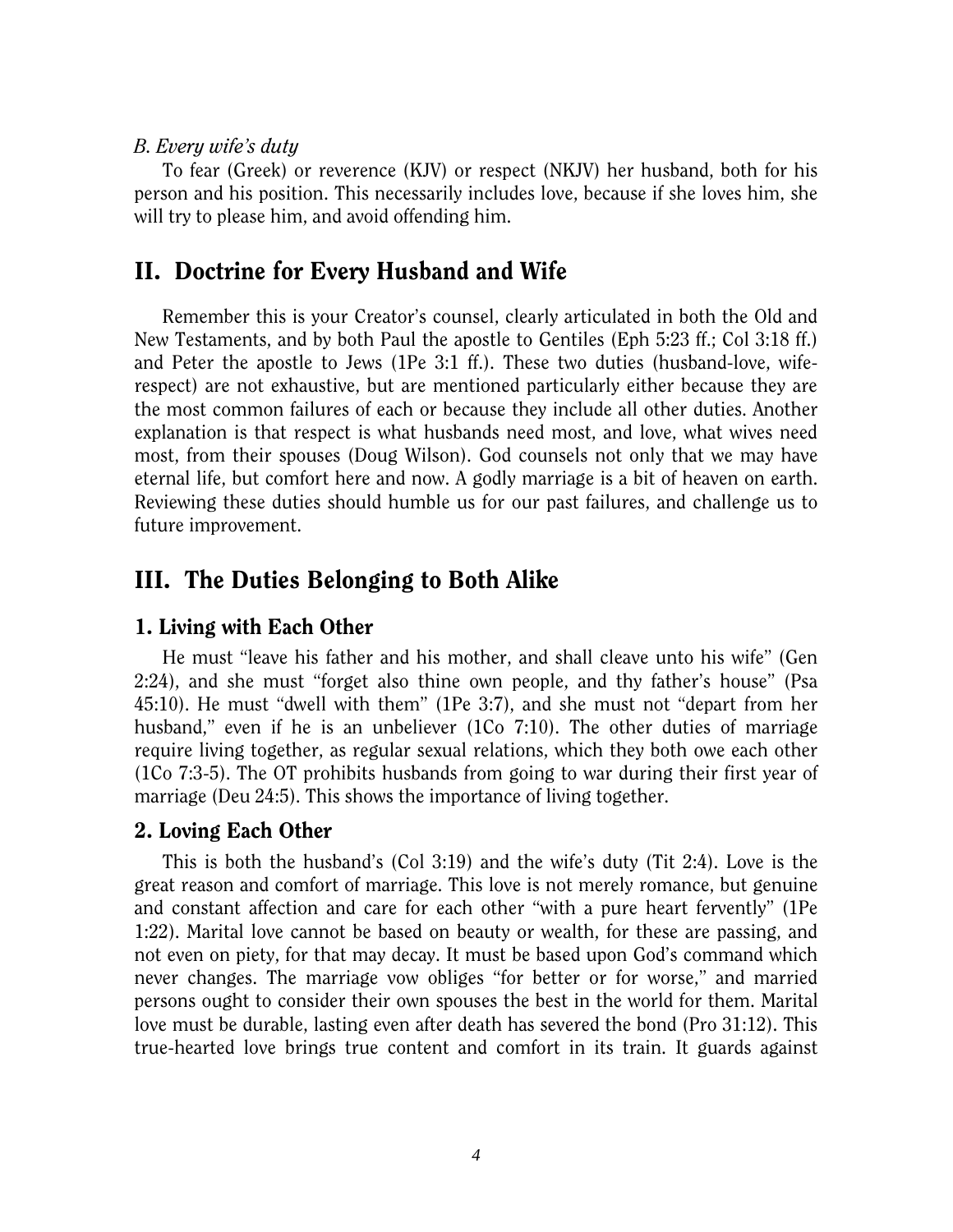adultery and jealousy. It prevents or lessens family trouble. Without it, the marriage is like a bone out of joint. There is pain until it is restored.

# 3. Staying Faithful to Each Other

Every man should have (sexually) his own wife, and every wife her own husband (1Co 7:2), and only their own. Imitate the first Adam who had but one wife and the second Adam who has but one church. The marriage covenant binds you to your own spouse as the dearest, sweetest, and best in the world. The slightest infidelity, even in the heart, may lead to full-blown adultery. Without repentance, adultery destroys both earthly happiness and reasonable expectation of heaven. It almost dissolves marriage, and in the OT was a capital crime (Deu 22:22). Be careful to avoid temptations to this sin. The man who is not satisfied with one woman will never be satisfied with many, because this sin has no boundaries. Faithfulness also involves keeping each other's secrets. These must not be disclosed unless there is a greater obligation. Telling your spouse's secrets is bad when accidental, worse when the result of temper, and the worst when it is motivated by hate.

# 4. Helping Each Other

The wife should be a "help meet for him" (Gen 2:18), implying they should both help each other. They should carry these things together:

*A. Their work* 

If she works at home and he works outside, both their work shall be easier. For motivation, let him give attention to all of Proverbs, and her to the last chapter especially.

# *B. Their crosses*

Though newlyweds expect only pleasure in marriage, trouble is bound to come (1Co 7:28). You may face loss of worldly goods, harm to your children, afflictions from both friends and enemies. Spouses must be friends to each other through thick and thin.

# *C. Their commitment to Christ*

Live *"as being heirs together of the grace of life"* (1Pe 3:7). The highest end of marriage is to promote each other's eternal happiness. Cooperation here is very important. His knowledge must aid her ignorance and her zeal his discouragement. When the husband is home, he must instruct and pray with his family and sanctify the Sabbath, but in his absence, she must look to these things.

# 5. Being Patient with Each Other

This duty we owe to all, but especially to our spouse (Eph 4:31-32). There are many temptations in marriage to become impatient! Hot tempers ignite civil wars indoors, and no good ever comes of them. Both need a meek and quiet spirit. Learn to hold your peace to keep the peace. Withdraw until the storm is over. You are not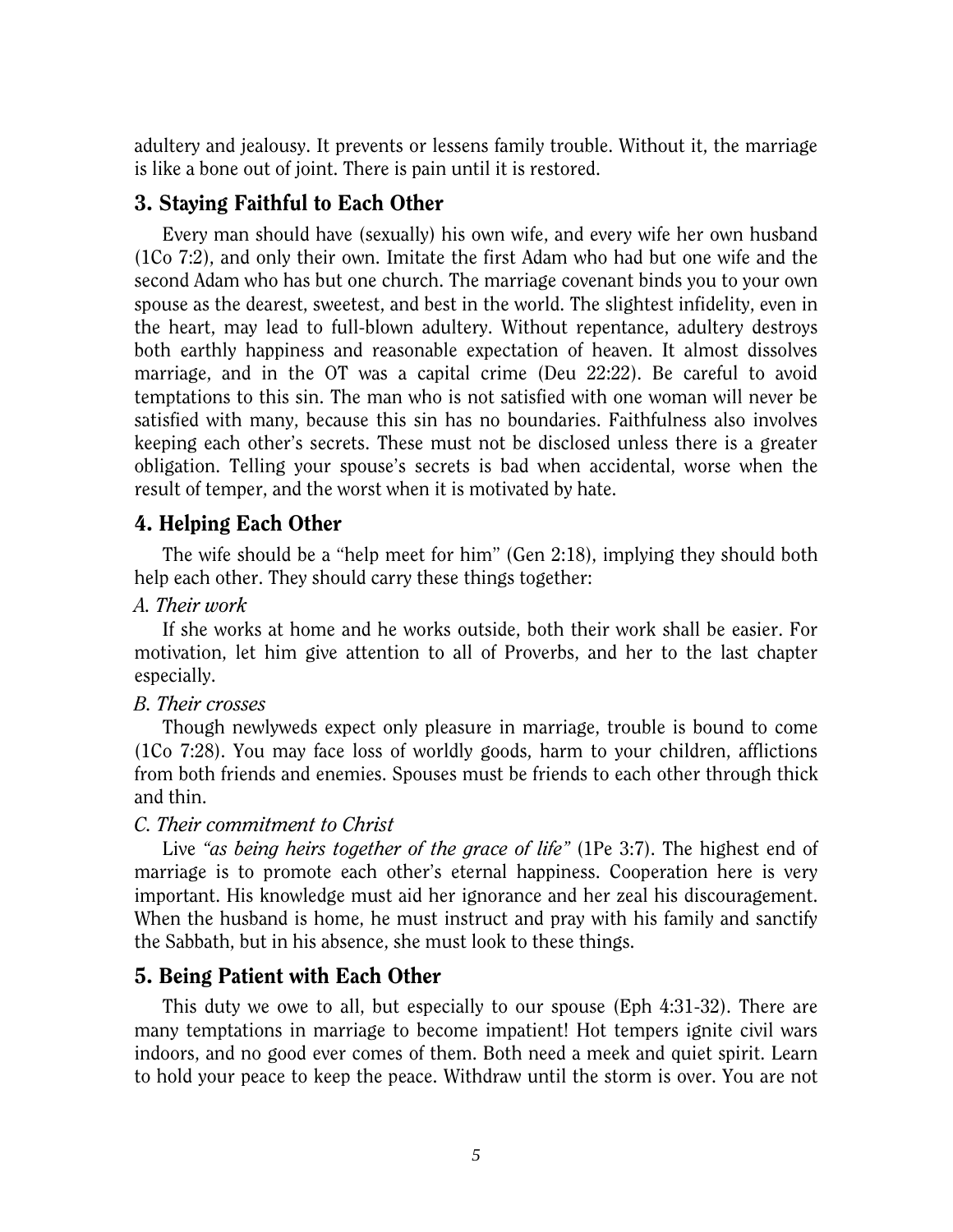two angels married, but two sinful children of Adam. Wink at lesser faults, and be careful in confronting greater ones. Acknowledge your faults to one another and confess them all to God. Yield to one another rather than to the devil (Eph 4:27).

# 6. Saving Each Other

1 Corinthians 7:16 insinuates that our great duty is to promote the salvation of our spouse. What good is it to enjoy marriage now and then go to hell together? If you let your spouse be damned, where is your love? Both should inquire into each other's spiritual state, and use the means appointed to improve it. Chrysostom said, "Let them both go to church and then discuss the sermon together." If both are Christians already, then they should do what they can to help each other to become thorough saints. Speak often of God and spiritual things. Be fellow-pilgrims to the Celestial City.

# 7. Maintaining Regular but Moderate Marital Sex

"Marriage is honorable in all, and the bed undefiled: but whoremongers and adulterers God will judge" (Heb 13:4). Marital sex is designed to remedy impure affections, not excite them. You cannot follow every sexual folly you can imagine with your spouse, just because you are married. Owning wine gives you no permission to get drunk. Be moderate and sensible. For example, you might abstain for a time to give yourselves to prayer (1Co 7:5). Even in marital relations we must show reverence to God and respect for each other. True love does not behave rudely.

# 8. Looking Out for Each Other's Interests in All Things

Help each other's health, and be sick together, at least in spirit. One should not be rich while the other suffers want. Advance each other's good reputation. A husband naturally and rightly cares for things that are of the world, how he may please his wife, and the wife does the same (1Co 7:33-34). This brings honor to their faith, comfort to their lives, and a blessing on all they have. They should be bosom friends, laughing and weeping together, with nothing but death separating their interests.

# 9. Praying for Each Other

Peter warns "that your prayers be not hindered" (1Pe 3:7), which suggests they should pray for and with each other. "Isaac intreated the LORD for his wife, because she was barren" (Gen 25:21). We should pray for everyone, but especially our spouse. The purest love is expressed by earnest prayer, and prayer will preserve love. Seek times for prayer together. Mr. Bolton prayed twice privately, twice with his wife, and twice with his family, each day. Prayer elevates Christian marriage above heathen marriages and the cohabitation of animals.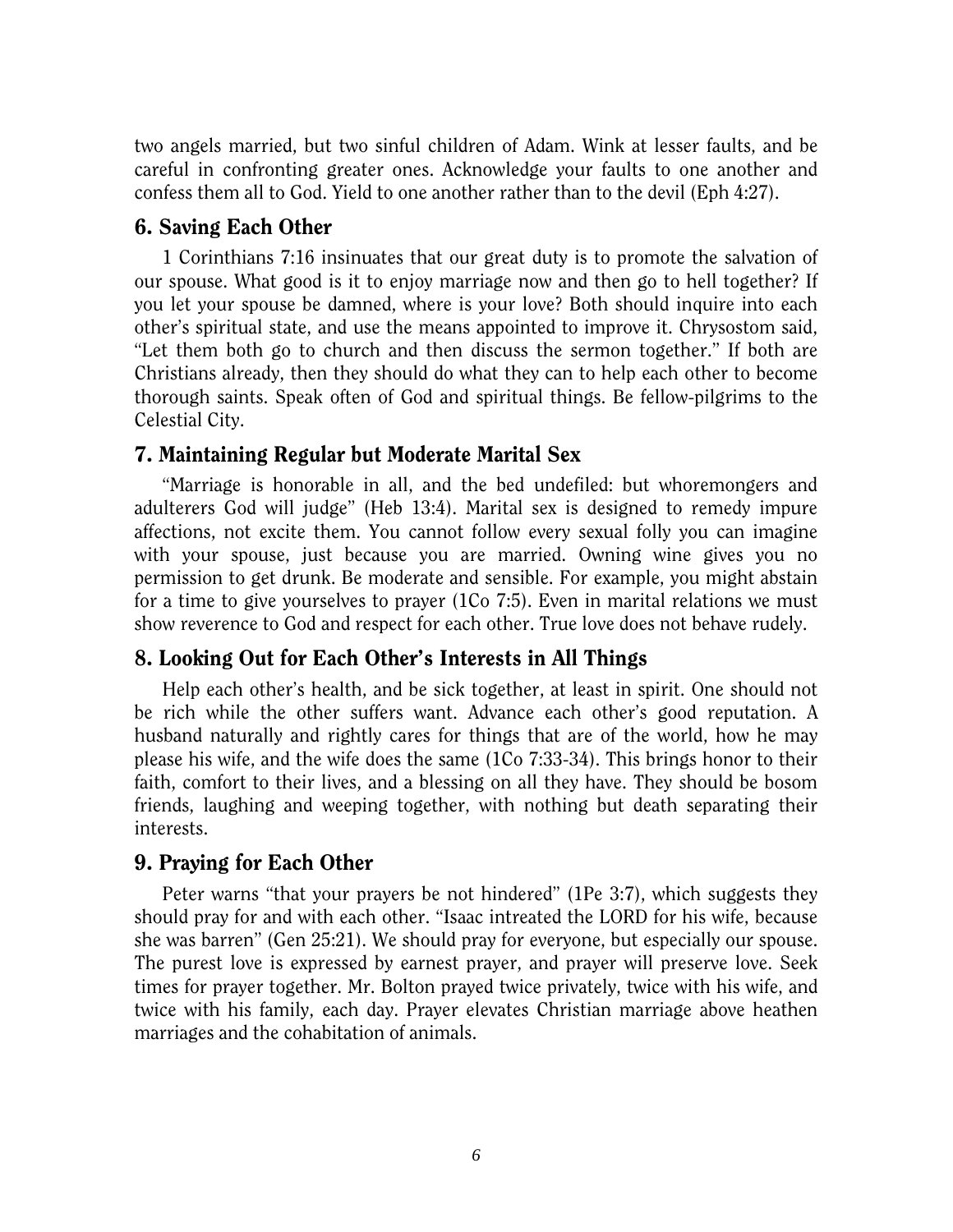# <span id="page-7-0"></span>IV. The Special Duty of a Husband: Love

Love is the foundation of all other duties toward her. Everything flows from this. Without love, every performance of duty toward her seems hard. Tenderness, honor, care, and kindness are merely the beams from the sun of love.

# 1. The Dimensions of a Godly Husband's Love

The love of a husband to his wife is peculiar to this relation. It is distinct from parental love and from animal lust.

# *A. The ground of it*

You are married to her and God commands husbands to love their wives. This alone will last forever, since she may become less attractive in many ways.

# *B. The extent of it*

You must love both her body and soul. Therefore you should choose a wife that is attractive to you physically, in personality, and spiritually, or you do her disservice.

# *C. The degree of it*

Above your love for all others, including your parents and children, and certainly above any person outside the family. "Be thou ravished always with her love" (Pro 5:19).

#### *D. The duration of it*

"Always" (Pro 5:19 quoted above), not only in public but in private, not for a week or month or year, but until death. Your love should daily increase through old age. You had her beauty and strength, so why not her wrinkles and illnesses? Inner loveliness usually increases as outer loveliness decreases. There are many biblical reasons for a husband's perpetual love.

# 2. The Pattern of a Godly Husband's Love

# *A. Jesus Christ's love for His church*

"Husbands, love your wives, even as Christ also loved the church" (Eph 5:25). "For no man ever yet hated his own flesh; but nourisheth and cherisheth it, even as the Lord the church" (5:29). While we cannot attain equality with Christ, yet the quality of our love should be the same as His. How, then, does Jesus Christ love His church?

# *1) Genuine, without hypocrisy*

His love was so real and intense that He died for the church.

# *2) Free, without conditions before or expectations after*

He gave Himself to cleanse His church, implying she was no beauty beforehand. The husband must draw love from her by his own love. True love is more about bettering the object loved than enriching the subject.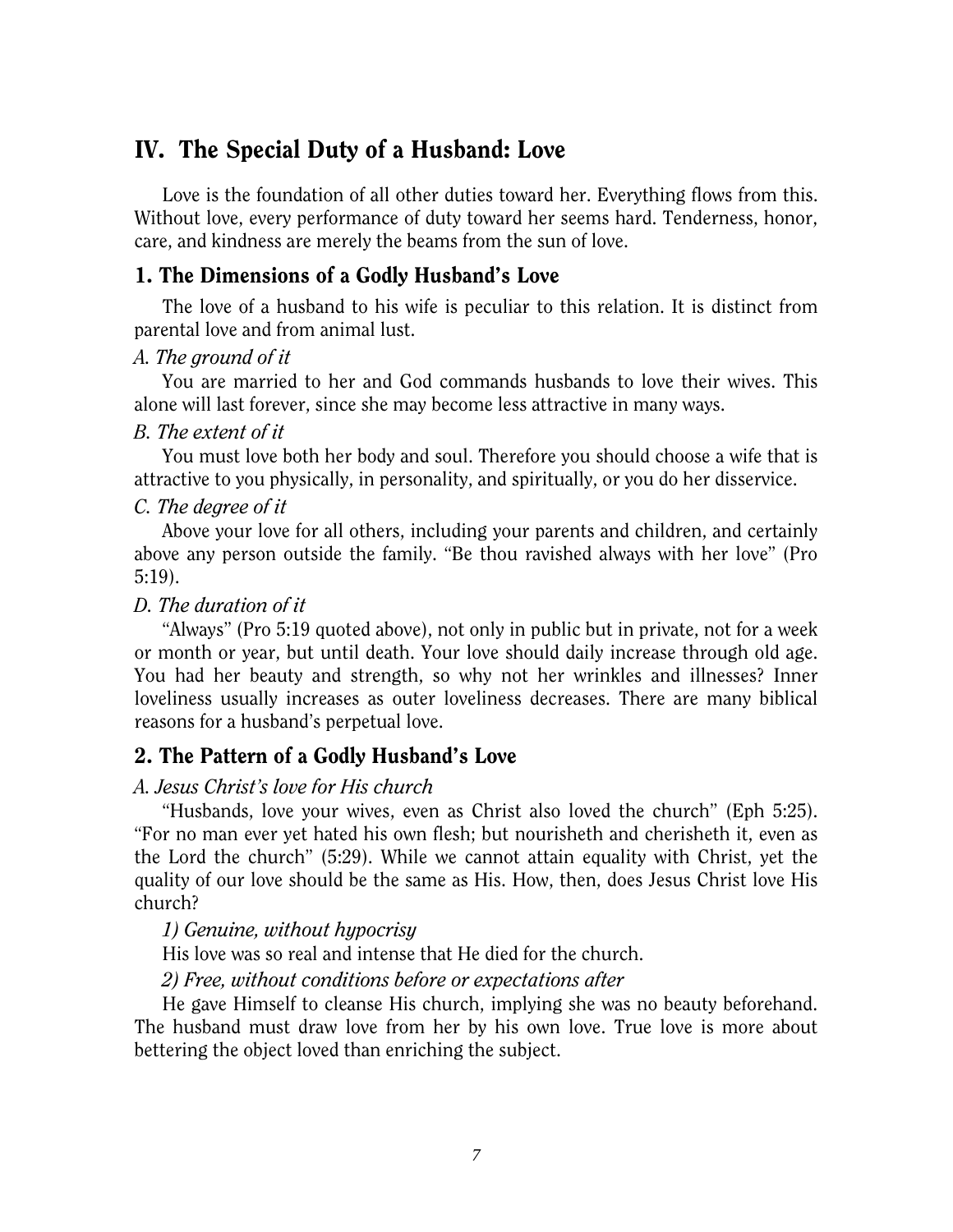#### *3) Holy, without impurity*

Christ loved the church "that he might sanctify and cleanse it with the washing of water by the word" (5:26). This teaches the husband to labor diligently to further the sanctification of his wife.

#### *4) Great, without comparison*

"Greater love hath no man than this, that a man lay down his life for his friends" (Joh 15:13). This is what Christ did for His church (5:25).

#### *5) Constant, without change*

Even until He presents her to Himself a glorious church, not having spot or wrinkle (Eph 5:27). Many times has Christ been put off by them, and yet He continues to love them. Husbands should copy His example. No bad behavior on her part is grounds to stop loving her.

#### *6) Active, without neglect*

He "nourisheth and cherisheth" her (5:29). He must do his utmost to supply all her needs, whether for support, or constant friendship, or a nurse for her illness.

#### *B. The husband's love for himself*

"So ought men to love their wives as their own bodies" (5:28). "Let every one of you in particular so love his wife even as himself" (5:33). Now although this pattern is less than Christ's love for His church, yet it is easier to comprehend.

#### *1) Tender*

We handle our own sores and griefs more tenderly than anyone else. "No man ever yet hated his own flesh; but nourisheth and cherisheth it" (5:29). Wives are like crystal glasses, easily broken if not tenderly handled. Women are more liable to fears and passions and griefs.

#### *2) Cheerful*

No man is so ready to help a man as himself. Best friends sometimes fail you but you help yourself. So be ready to help your wife. If a cloud arises between you, dissipate it by your love. You will not stay angry with yourself very long. No mediator should be needed.

# 3. The Demonstration of a Godly Husband's Love

#### *A. In word*

# *1) He teaches her.*

Dwell with her with understanding (1Pe 3:7). She should ask her own husband at home if she wants to learn something, and not speak in the church (1Co 14:35). Woe to the husband that lacks either the will or the skill to teach his wife! He ought to acquire it in either case. Otherwise she will probably curse him forever in hell!

#### *2) He reproves her.*

"Charity shall cover the multitude of sins" (1Pe 4:8), so he should overlook many faults. Just as a sword dulls with constant use, so does reproof. Yet true love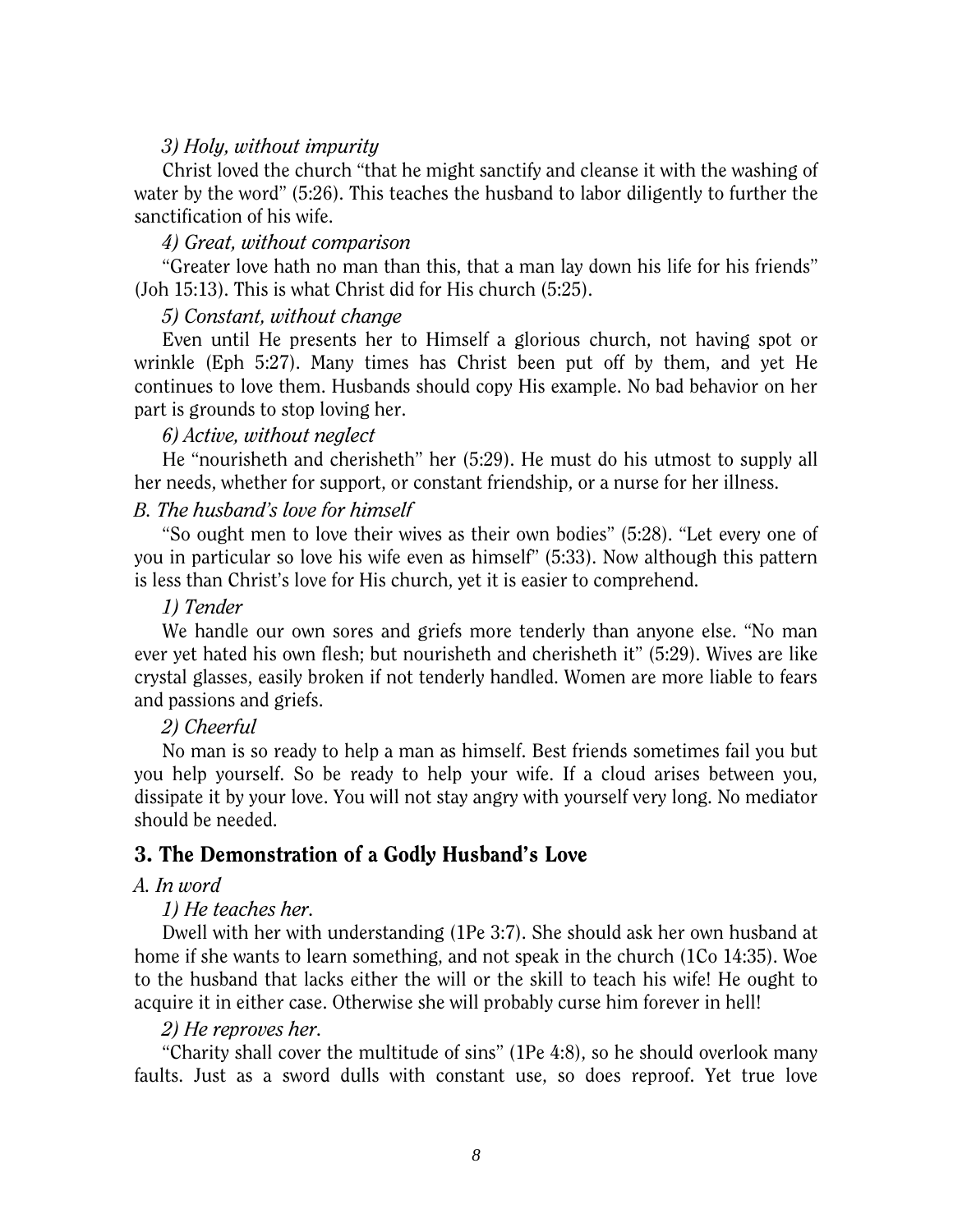sometimes requires rebuke, but it must be given with the greatest wisdom and tenderness imaginable, not before strangers, rarely before the family, mainly for sins, seldom for anything else. Give commendation first, and explanation afterward. Reproof should be short, like a very swift and slight slap (of course this is pure simile; a husband should never strike his wife). If the potion is too hot, it does more harm than good. Follow Job's example, when he said merely, "Thou speakest as one of the foolish women" (Job 2:10). Mild reproof is the most likely to induce her sincere repentance (Pro 25:15).

#### *3) He encourages her.*

Praise when she does well. This is important because it will help her to realize the sincerity of your love when you must reprove, and make reproofs more convicting.

#### *4) He comforts her.*

Especially when she is hurting emotionally or physically. Elkanah's tender reasoning with Hannah brought her to dinner (1Sa 1:8-9). A husband's kind word is like medicine to his wife. Do not underestimate it.

#### *B. In deed*

#### *1) He provides for her.*

It is mainly the husband's duty to provide for his wife (Exo 21:10). She should help as she is able. The "honor" a husband must give to his wife as the weaker vessel may well refer to maintenance (1Pe 3:7; cf. Mat 15:6; 1Ti 5:3). He should make provision for her not only while he is living, but also after he is gone, as Christ did for His church. If he can, he should also give her "some pittance in her own disposal" (exact quote) so she can exercise charity and encourage servants and children in their duties.

#### *2) He shows great tenderness to her.*

This is especially shown in his protection of her from dangers, temptation, harm, reproach, contempt, and his sympathy with her in troubles.

#### *3) He is a good example to her.*

Wives usually follow their husbands to hell or to heaven. His example is a greater influence than he may realize. Solomon calls him "the guide of her youth" (Pro 2:17). Therefore set the pace in piety, seriousness, charity, wisdom, and goodness. She will learn to pray from your prayers. Your life will be a rule or law for hers.

#### *4) He grants her reasonable requests.*

Remember David granting Bathsheba her request of the throne for her son (1Ki 1:15-31), Isaac granting Rebekah her request of a godly wife for Jacob (Gen 27:46; cf. 28:1), and Jesus Christ granting the reasonable petitions of His church. A husband should be anticipating her requests, and giving her before she asks. He should seek her advice, as Elkanah and Abraham did (1Sa 1:23; Gen 21:12), and yield to her when she is right.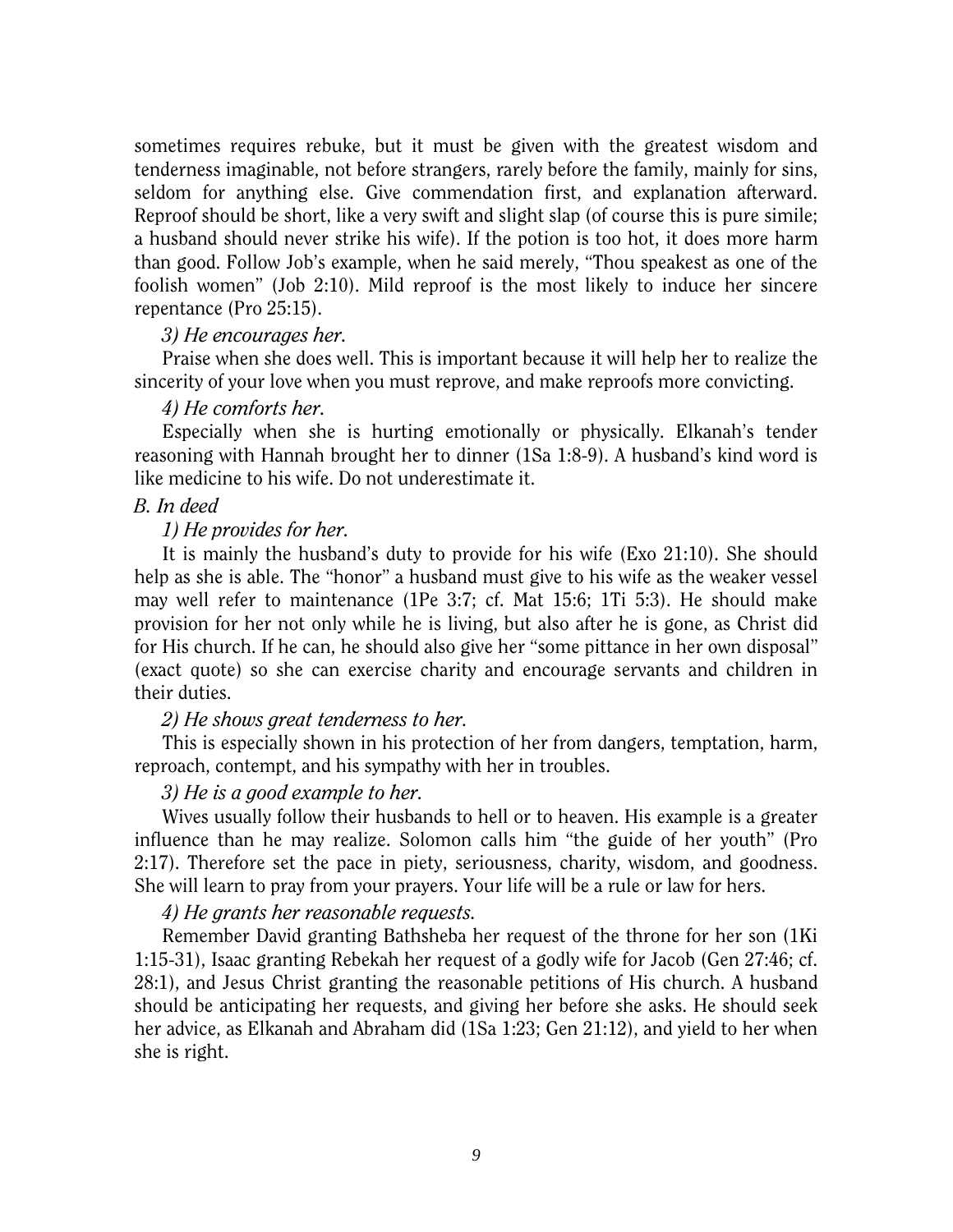#### *5) He trusts her in domestic affairs.*

"The heart of her husband doth safely trust in her" (Pro 31:11), especially if she has enough sense to guide domestic affairs, as she ought to have. A husband has more important things to do than direct the household servants. She may occasionally consult him so that if things do not turn out well, she may escape blame. But generally he should move in his sphere outside the home, and she in hers, within the home. He should fetch honey, and she should work it in the hive.

#### *6) He exercises authority toward her.*

The all-wise God invested the first husband with authority (Gen 2:23), and this was not taken away in his fall (Gen 3:16). The light of nature and the gospel requires this (Est 1:22; 1Co 11:3). Only proud and ignorant women dispute it. But a husband must use it:

#### *a) wisely*

He can only keep authority by a truly spiritual, serious, and manly behavior. It will be hard for her to reverence him if he does not reverence God. If he is light or effeminate, he will lose it.

#### *b) mildly*

Remember that though his position is superior, their souls are equal. She is your companion, therefore you cannot rule her as a king does his subjects, but as the head does its body. Eve was not taken from Adam's head or foot, but from his side, near his heart. His attitude must be friendly, his language sweet, his commands sparing and respectful, and his reproofs gentle (Col 3:16). Do not think the way to keep a wife under authority is by intimidation. If meekness of wisdom will not prevail with her, then you are undone in this world, and she in the world to come.

# <span id="page-10-0"></span>V. The Special Duty of a Wife: Respect

This is her special qualification. If she has all beauty and learning but no respect for her husband, she is not a good wife. Creation suggests it. She was made after the man (1Ti 2:13), from the man (1Co 11:8), and for the man (1Co 11:9). This order was not by man's doing, but God's. Even after the fall the divine order stands: "He shall rule over you" (Gen 3:16). The New Testament confirms all this (Col 3:18; 1Pe 3:1-6). Even if she is the sweetest thing and her husband the meanest, she still has a duty to respect him. First, she must fix in her heart that her position is inferior to his, and then she will be able to fulfill all respect implies with ease and delight. It is not fitting to set the rib above, or even on the same level with, the head.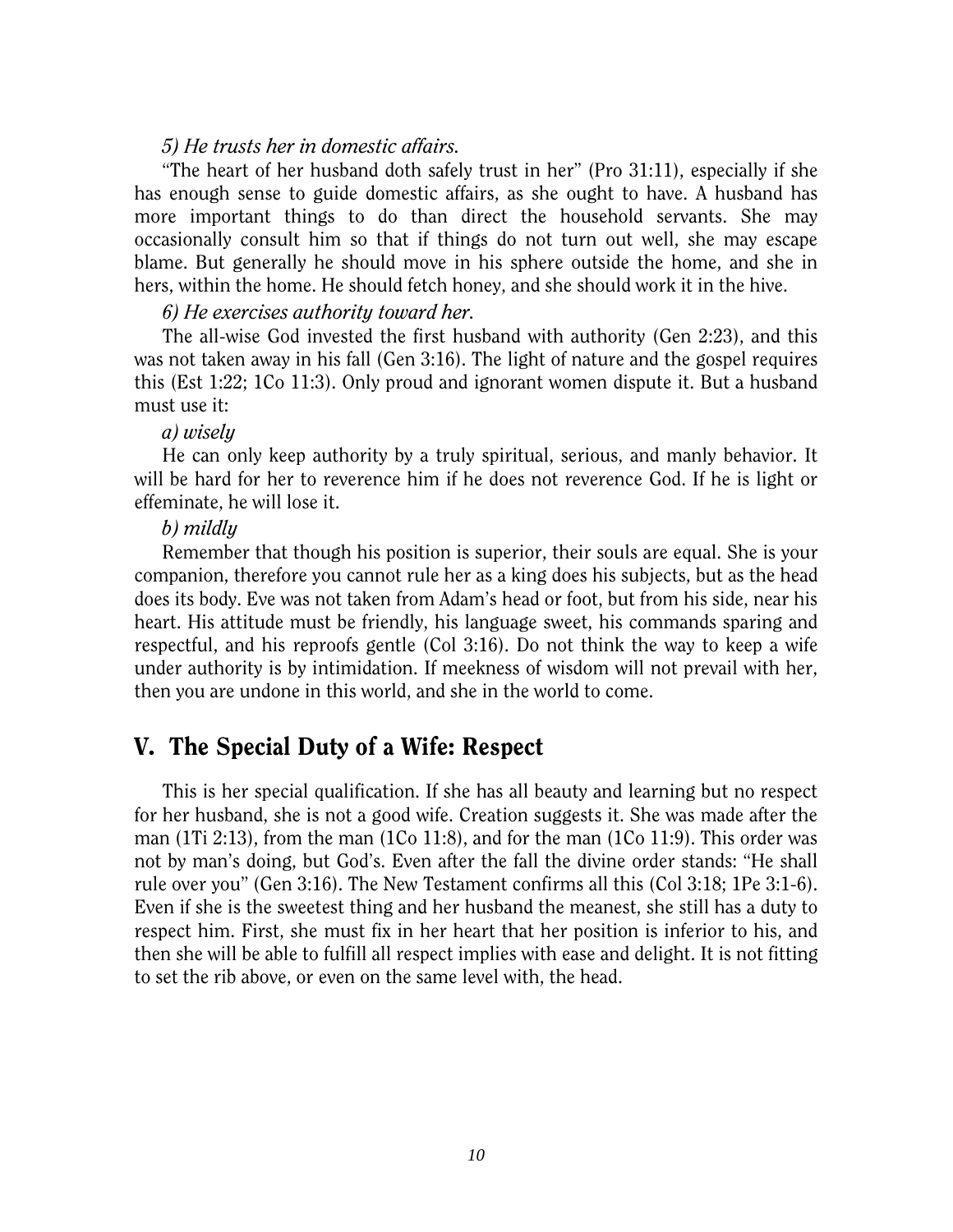# 1. The Description of a Godly Wife's Respect

#### *A. She highly esteems him.*

"All the wives shall give to their husbands honour, both to great and small" (Est 1:20). Ponder the excellence of his person, and value it properly. And if he is not accomplished, then she should consider the excellence of his place as "the image and glory of God" (1Co 11:7). You esteemed him when you chose him as your husband, and you should continue to do so. Remember Michal's disrespect to David and her punishment from God (2Sa 6:16, 23). Her family and neighbors will respect her about as much as she respects her husband, so in honoring him, she honors herself.

# *B. She dearly loves him.*

This respect is composed of love, which is also the wife's duty (Ti 2:4). Sarah, Rebekah, and Rachel, left parents, friends, and country, entirely out of love for their husbands. A young woman named Clara Cerventa was married to Valdaura whose body was so riddled with disease that no one else would touch him, but she dressed his sores with all care, and sold her attire and jewelry to maintain him. Finally he died, and when comforters came to her, she told them she would buy him back again with the loss of her five children if she could. She can beget her husband's love no better way than by her reverence toward him.

# *C. She diligently pleases him.*

The word "respect" in Ephesians 5:33 is literally "fear." She should maintain "chaste conduct coupled with fear" (1Pe 3:2), for one without the other is inadequate. This fear is not servile, but a sincere desire to please and refusal to offend him. "I will do my utmost to please him, though I do not fear his hand, but his frown. I would rather displease the whole world than my husband."

# 2. The Pattern of a Godly Wife's Respect

# *A. The church's respect for Christ*

"Wives, submit yourselves unto your own husbands, as unto the Lord" (Eph 5:22). "As the church is subject unto Christ, so let the wives be to their own husbands in every thing" (5:24). Her submission is to be like the church's ideal submission to Christ.

# *1) In everything*

In things great and small, agreeable and disagreeable to her. Only when he requires what God forbids or forbids what God requires is she to refuse submission. She may reason with him in things inconvenient to her, but if he will not be persuaded, and there is no sin in the case, she must submit to him.

# *2) Free, willing, and cheerful*

The service Christians do to the Lord is with goodwill (Eph 6:7). So the wife should submit to her husband as if there were but one will in their two hearts. Leah and Rachel followed Jacob like his shadow (Gen 31:16). Sarah's reverence was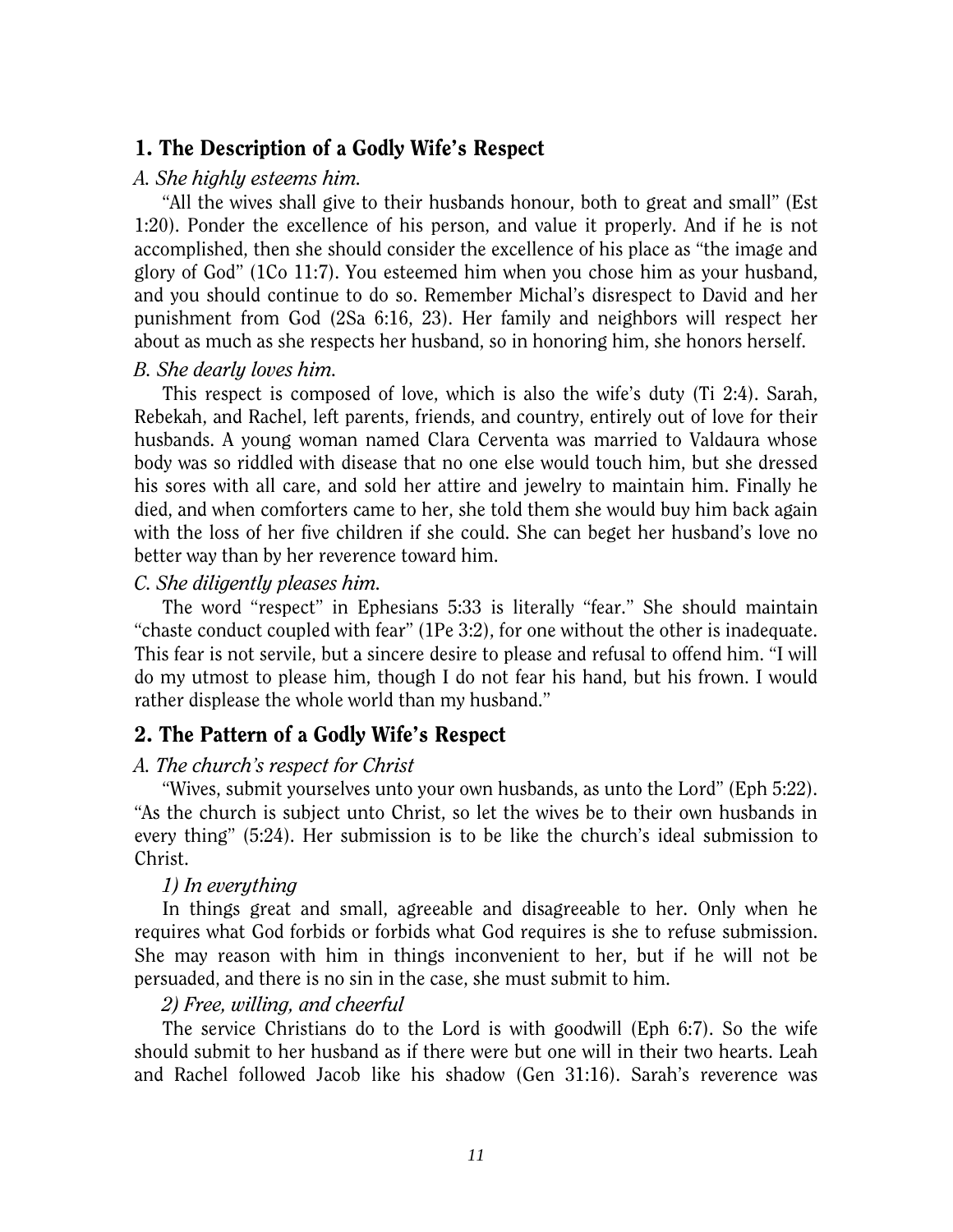sincere, as she called her husband "lord" (Gen 18:12), and this is an example for Christian wives (1Pe 3:6). Therefore a grudging obedience is unacceptable, and usually springs from her unmortified pride and self-conceit. Even if he is severe, it is better for you to do your duty, and leave his judgment to God.

#### *B. The body's respect for the head*

"For the husband is the head of the wife" (Eph 5:23). All members of the body realize the head is useful for their good. The hand will accept a wound to protect the head. Whatever the head decides to do, the body gets up and follows as long as it can. This is the way the wife should honor her husband, second only to God. It is ludicrous for the head to go one way and the rib another, for a soldier to command his general, or for the moon to pretend superiority over the sun. Only if the husband is insane is this altered. "The man has authority in his house unless he is *verbum anomalum*; that is, a fool" (Luther).

# 3. The Demonstration of a Godly Wife's Respect

#### *A. In word*

"Out of the abundance of the heart the mouth speaketh" (Mat 12:34). If she really respects him, it will show in what she says. "In her tongue is the law of kindness" (Pro 31:26; cf. 15:4).

#### *1) She speaks respectfully of him in his absence.*

No wife is too great or good to imitate Sarah's godly example of giving her husband a title of respect like "lord" (1Pe 3:6). A wicked woman refers to her husband as "the man" (literal Hebrew in Pro 7:19). Would that this was the worst thing wives call their husbands behind their backs!

#### *2) She speaks respectfully to him in his presence.*

*Beware of interrupting him* while he is speaking, or saying ten words to his one. Silence commends a woman's wisdom more than speech. The wise woman uses words sparingly.

*Beware of using disrespectful words or tone.* Strive for "a meek and quiet spirit" (1Pe 3:4). Do not be afraid that this will make your husband worse, but trust in God's wisdom (1Pe 3:1; Pro 25:15). Remember God hears and will judge you for every idle word (Mat 12:36). Ideally, both the husband and wife should be slow to passion, yet where one must yield, it is most reasonably expected of the wife. No woman gets honor by having the last word. Some women argue that their tongue is their only weapon, but the wise know that their tongue is set on fire by hell (Jam 3:6). See how Rachel spoke rashly to Jacob, "Give me children, or else I die" (Gen 30:1), and as soon as she had two, she died (Gen 35:18)! On the other hand, Abigail behaved prudently with a very bad husband, and was raised to honor. If respect will not prevail with him, anger never can. That is why the husband and wife ought to agree never to shout at one another.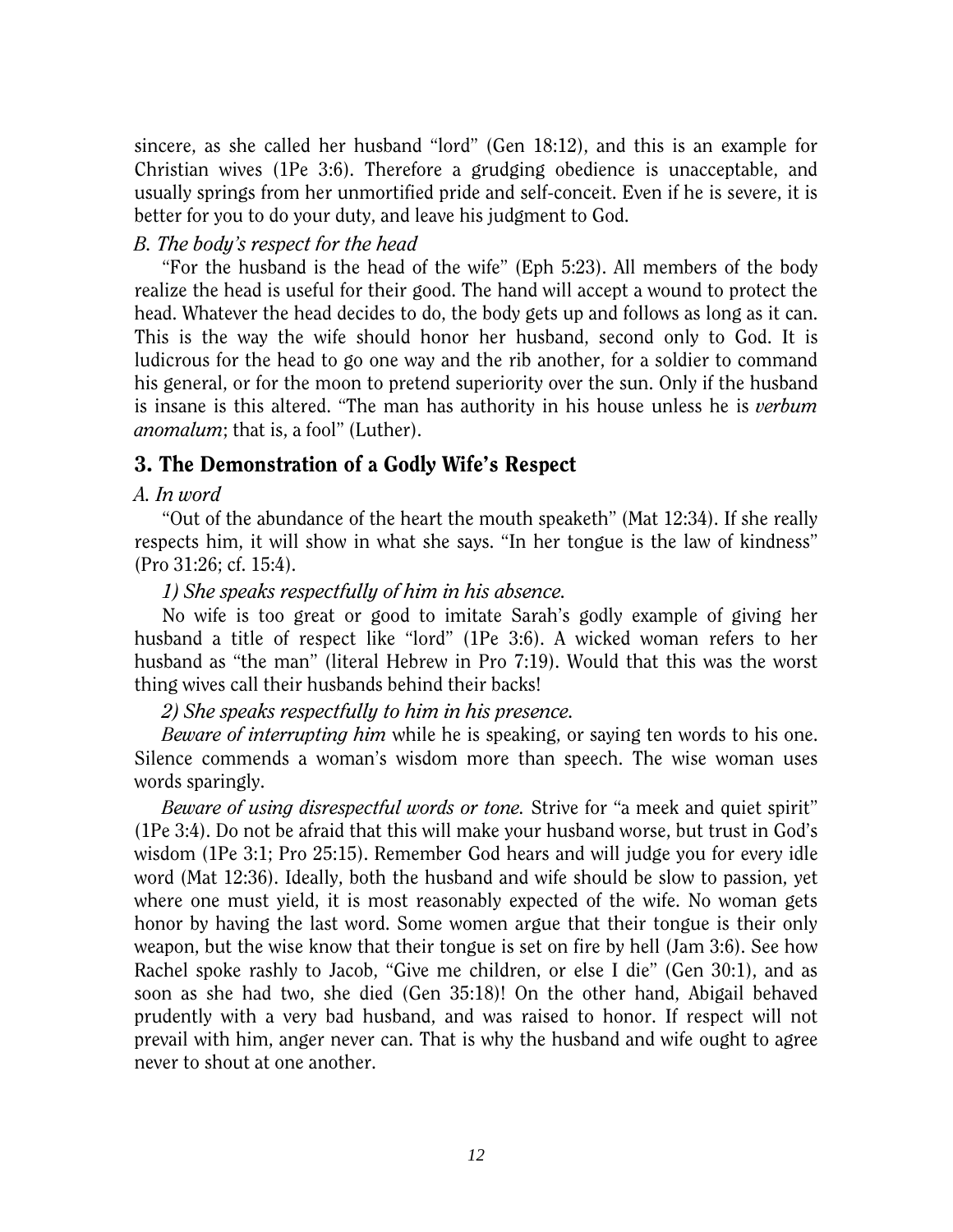#### *B. In deed*

#### *1) She obeys his directions and restraints.*

Sarah obeyed Abraham, and she is a worthy model (1Pe 3:6). He said, "Make ready quickly three measures of fine meal, knead it, and make cakes" (Gen 18:6), and she did it promptly. The wife is bound in conscience to obey her husband in everything that is not contrary to the revealed will of God, and even in this case, she should refuse respectfully. For example, she cannot consent to omit Bible reading, or prayer, or sanctifying the Lord's Day, although he command it ever so sternly. The house is her proper place; she is its beauty; there is her business and safety. Only urgent necessity should call her abroad. The prostitute's feet did not abide at her house (Pro 7:11). She must live where her husband judges best. Wives are to "love their husbands, to love their children, to be discreet, chaste, keepers at home [Greek, *oikouros*, meaning caring for the house, working at home, keeping at home and taking care of household affairs, Strong's Concordance], good, obedient to their own husbands" (Ti 2:4).

#### *2) She asks his counsel and hears his reproofs.*

Rebekah would not send Jacob to her brother Laban without consulting Isaac (Gen 27:46). Sarah would not discard Hagar the servant without consulting Abraham (Gen 21:10). The Shunammite woman would not receive a prophet into the house without advising her husband (2Ki 4:10). Her hardest task is in hearing a reproof lovingly and thankfully, especially if she has a proud and contentious spirit. But she should remember she has her faults, and no one can see them better than her husband. So to answer him harshly for reproof shows great ingratitude. If she really respects him, this will be a much easier pill to swallow.

#### *3) She maintains a respectful and cheerful attitude at all times.*

She should not indulge irritability or gloom when he is happy, nor be giddy when he is sad. She should try her best to make him delight in her. Let her express contentedness in her goods and position, and a sweet disposition so he will enjoy being at home with her. Let her study how he likes his meals, his clothes, and his lodging, and conform to his pleasure, because even in these small things many sharp arguments may arise. She must never let her familiarity with him breed contempt. His love must not make her forget her duty, but rather increase her efforts. His fondness must not decrease her respect for him. It is better to obey a wise man than a fool. Most husbands are liable to reform if their wives respect them properly. Likewise, most wives can be won to respect by his wisdom and affection.

Some will disregard all this counsel with the excuse that none can attain it, but this mocks God. He will punish all such. If His vengeance does not meet you in this life, as it often does the rebellious, then it will in another. A true Christian is marked by a fundamental submission to Biblical counsel; without this, you are mere hypocrites.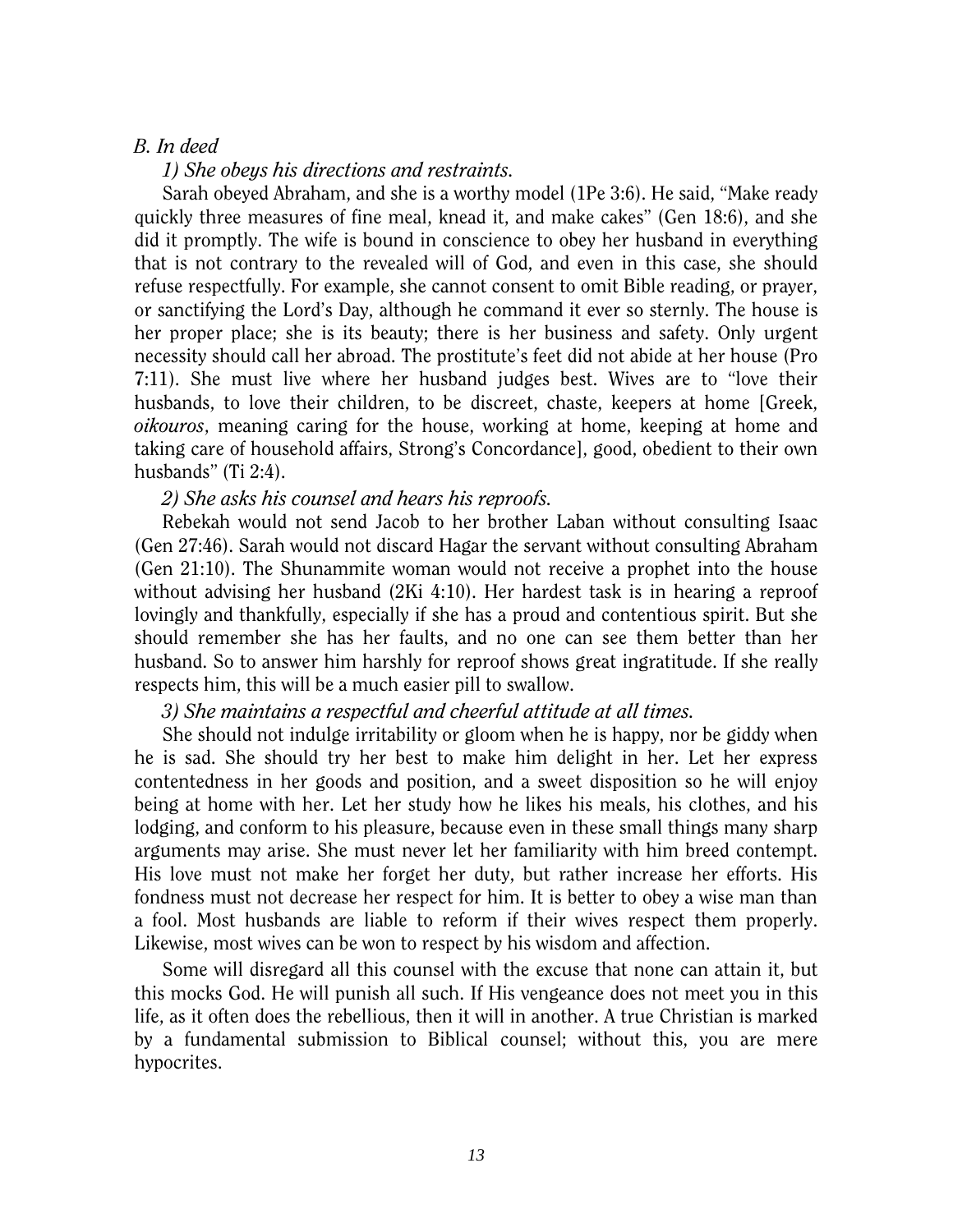# <span id="page-14-0"></span>VI. How to Accomplish These Duties

#### 1. Keep Yourself Pure before Marriage.

This will help you in the duties of marriage later. Everyone should "possess his vessel in sanctification and honour" (1Th 4:4). The fornicator before marriage continues his sin in marriage. Beware of lust's first beginning, and flee it like poison. Keep your heart filled with the things of God and your body busy about your duties. The greatest fires begin with a spark. Momentary pleasure that precedes eternal torment is utter folly. If you have sinned in this way, cleanse your hearts and hands with Christ's blood by confession to God, with fasting and prayer for His forgiveness and strength against future temptation. Get a taste of the more ravishing delights of God's favor and promises, pardon of sin, and assurance of life and immortality. Once you have drunk from the pure spring, you will not prefer the muddy stream.

# 2. Choose Your Spouse Carefully.

Now that you know how difficult godly marriage is, you should be praying that He would guide you into it. Do not first love, and then consider. First consider, and then love. Let their soul be your main concern, not their looks or money. Why espouse a perpetual cross for some passing profit or delight? Marry only a Christian, the more godly the better. Consider also their personality. Speak honestly to one another about your faults and liabilities before marrying. If someone sold you a sick animal as a healthy one, you would feel cheated. How much worse is it when someone pretends to be better than they really are to secure marriage to one they profess to love!

#### 3. Study Biblical Marriage Duties before You Have Them.

Being a godly spouse is such a big challenge that you must prepare for it well beforehand. It is no wonder that so many marriages fail! Too often the husband does not know how to rule, the wife does not know how to obey. They are both ignorant, conceited, and miserable. Therefore, parents ought to teach their children about the duties of marriage. Otherwise families which should be the nurseries of the church prove to be hotbeds of disorder and immorality. Read not only Scripture, but good books like Gouge's treatise on *Domestic Duties*, or Mr. Bolton or Mr. Gataker or Mr. Whately. [Modern readers have many choices; we would commend Douglas Wilson's *Reforming Marriage* by Canon Press.]

#### 4. Resolve to Obey God without Any Reservation.

Until you are born again and made holy in your heart and conduct, you cannot please God or be a complete blessing to your spouse. You can only live together as civil pagans. The husband that truly fears God cannot remain bitter against his wife. A Bible placed between you will eliminate many differences, comfort many distresses, and guide you in many confounding circumstances. Remember God's commands